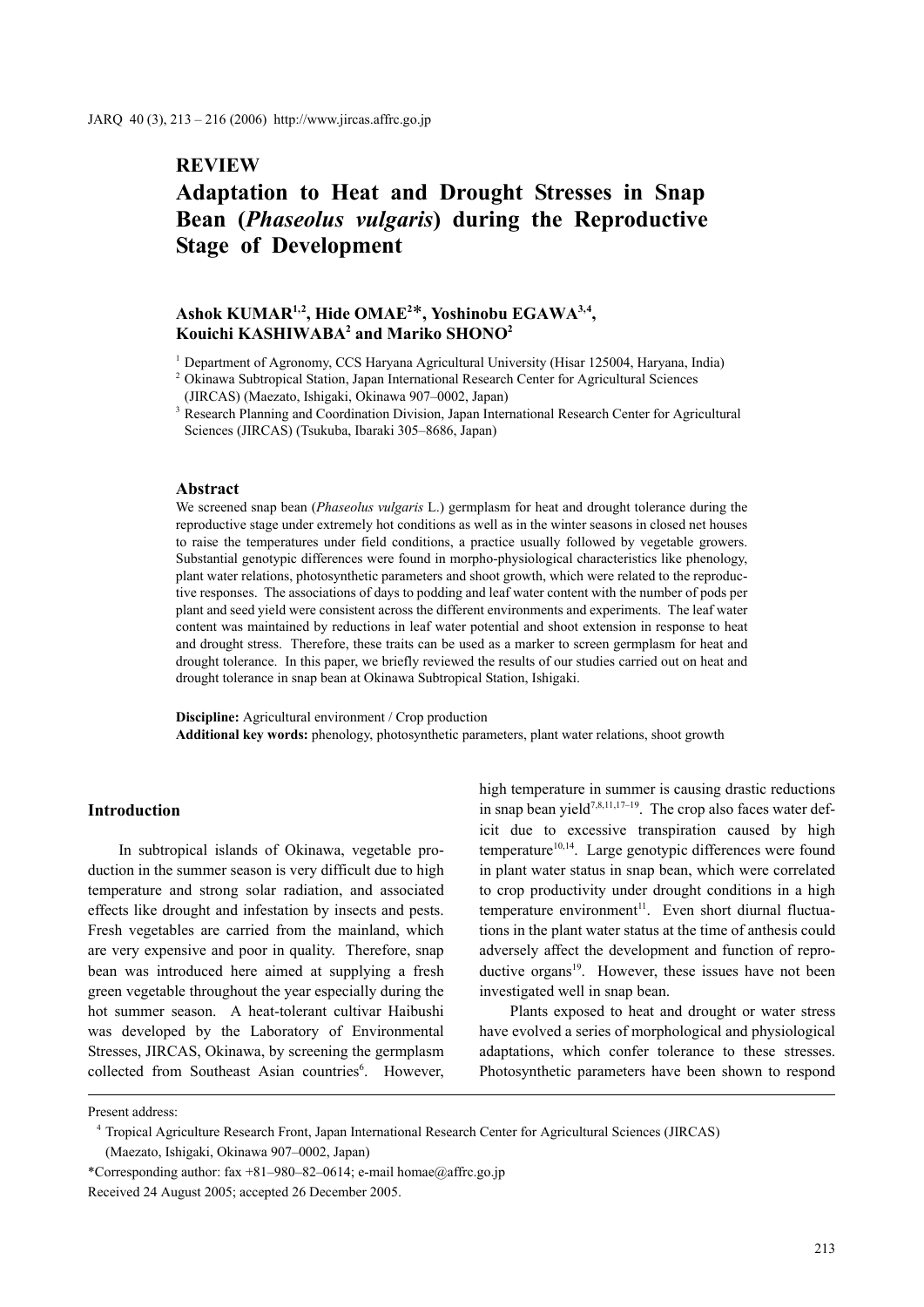to heat and water stress $^{20}$ . Changes in leaf anatomical characteristics are known to alter the  $CO<sub>2</sub>$  conductance diffusion components to maintain photosynthetic rates despite low water status. Phenology is a significant evolutionary force in the adaptation of annual crop plants to different environments including high temperature and drought. Therefore, a better understanding of the influence of heat and drought stress on phenology, plant water relations, photosynthetic parameters, shoot growth and reproductive responses may enable us to identify the plant processes/traits related with these stresses and may be helpful to elucidate the mechanisms of tolerance in snap bean.

## **Association of photosynthetic parameters with leaf water status**

Under field conditions in a hot summer season, the cultivars differed markedly in leaf water status, leaf conductance and intercellular CO<sub>2</sub> concentration, while there were no consistent differences in photosynthesis and transpiration rates, which varied in a narrow range<sup>5</sup>. This indicated that the effect of high temperature on the biochemical factors controlling intercellular  $CO<sub>2</sub>$  assimilation was similar in the cultivars. The midday leaf water potential decreased with increasing air temperature but the decline was greater in heat-tolerant Haibushi and Ishigaki-2 than the remaining cultivars. A steeper water potential gradient from soil to plant may enhance the ability of plants to absorb water at a faster rate<sup>3</sup>. This reduced the development of severe internal water deficit in the reproductive organs and increased their survival and growth. It was noteworthy that the heat-tolerant cultivars Haibushi and Ishigaki-2 displayed an association of photosynthesis and leaf conductance with leaf water potential while it was absent in the heat-sensitive cultivars<sup>5,12</sup>. This indicates that the heat-tolerant cultivars possess better stomatal control over CO<sub>2</sub> and H<sub>2</sub>O exchange in leaves in response to high temperature. This is evidenced by the fact the sensitive cultivars Kentucky Wonder and 92783 showed greater water loss<sup>13</sup>. Furthermore, in our study, high solar radiation at midday did not increase transpiration in heat-tolerant Haibushi.

### **Genotypic differences in water relations related with reproductive responses**

Our studies revealed that Haibushi, a heat-tolerant cultivar displayed better leaf water status than Kentucky Wonder, a heat-sensitive cultivar, which exhausted soil water quickly resulting in a greater deterioration in the water status<sup>4,9</sup>. The reduction in leaf water content with water potential became faster with the increase in high temperature, and it was larger in the heat-sensitive than in the heat-tolerant cultivar<sup>16</sup> (Fig. 1). Under field conditions, strains 86884 and 92783 and cultivar Kentucky Wonder failed to show any relation between leaf water potential and water content and produced very few pods despite the higher pollen fertility. In contrast, in strains 45817, Ishigaki-2 and 3028520, and cultivars Kurodane-Kinugasa and Haibushi, relatively higher leaf water content was maintained with declining water potential and a larger number of pods were set<sup>13</sup>. Osmotic adjustment and cell wall elasticity enable the plants to maintain higher water content, turgor and other turgor-related processes during water deficit<sup>1,2</sup>. This allows plant organs to survive longer in tolerant than sensitive types. The results of our studies showed that the cultivars with a smaller midday drop of leaf water content showed higher pod setting ratio and produced a larger number of pods per plant and consequently had higher yield than the plants with a larger midday drop of  $RWC^{15}$  (Fig. 2).

#### **Genotypic differences in drought tolerance**

The snap bean cultivars displayed distinct responses to a prolonged drought stress under field conditions. The responses of photosynthetic parameters and shoot extension to leaf water status were related to soil water content. Decrease in soil water caused a decline in leaf water status. The high yielding cultivars displayed a smaller reduction in leaf water content but a larger reduction in leaf water potential than the poor yielder. Such differences in leaf water content and leaf water potential may arise due to differences in osmotic adjustment<sup>3</sup> and cell wall elasticity<sup>1</sup>. The reduction in leaf water potential due to water stress was linearly correlated to reductions in shoot extension rate and leaf water content. A discriminant analysis revealed that the five cultivars displayed two distinct types of responses (Fig. 3). One group included cultivars Haibushi, Ishigaki-2 and Kurodane-Kinugasa, which showed a large reduction of about 16– 20% in both shoot extension and water potential, and they produced a higher number of pods per plant and seed yield than cultivars Kentucky Wonder and 92783<sup>13</sup>. Cultivars Kentucky Wonder and 92783, which formed a separate group displayed a comparatively smaller reduction (4–8%) in both water potential and shoot growth. On the contrary, the former group displayed a smaller reduction in leaf water content while the latter group a larger reduction in leaf water content. This suggested that tissue water content was kept high by restricting excessive vegetative growth and a large reduction in water potential. The reduction in shoot growth due to stress contributed to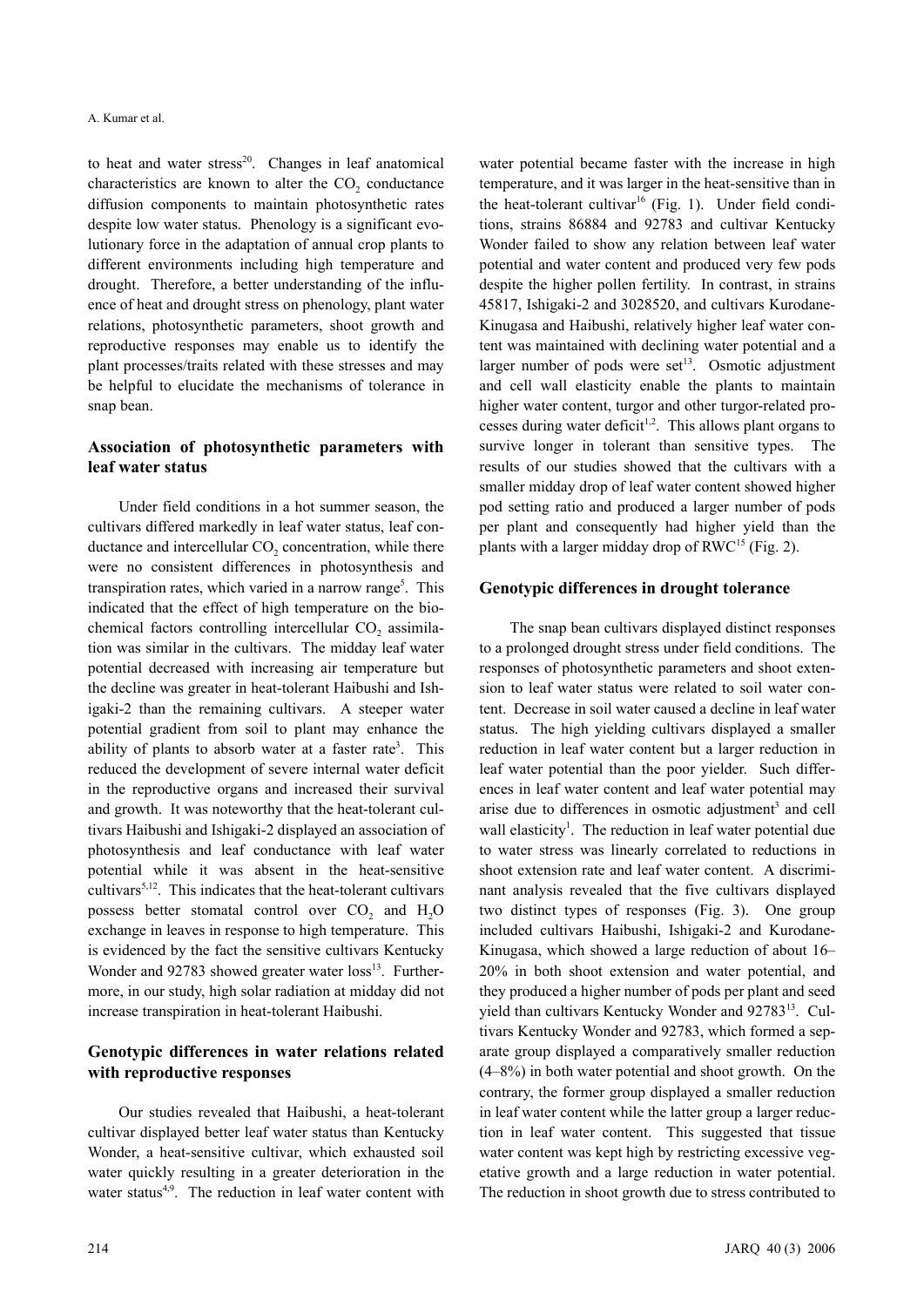the build up of water-economizing traits such as specific leaf weight and succulence index. Because all cultivars showed quite high rates of photosynthesis, it appeared that drought tolerance in vegetative growth was not related to that in the reproductive growth. The maintenance of relatively higher leaf water content with increasing water deficit plays an important role in terms of higher pod setting<sup>13</sup>, pod retention and seed yield in snap



**Fig. 1. Association of leaf water content with leaf water potential in heat-tolerant (Haibushi) and heatsensitive (Kentucky Wonder) cultivars of snap bean**  Data were collected at the podding stage after 1, 4 and 7 days of imposing 27/23, 29/25 and 31/27ºC. \*\*: P<0.01.



**Fig. 3. Relationship of reduction (ratio of unirrigated to irrigated control in percentage) in leaf water potential with shoot extension and leaf water content in 5 cultivars of snap bean**

Each dotted circle encloses a group of cultivars/ strains recognized by discriminant analysis. \*: P<0.05.

bean. The results of this study displayed that leaf water content was positively correlated to photosynthetic parameters (Fig. 4).

#### **Seasonal performance of cultivars**

Performance of snap bean cultivars Haibushi, Kentucky Wonder, Kurodane Kinugasa and strains Ishigaki-





The measurements were taken on 8 cultivars under irrigated and unirrigated hot conditions during the reproductive stage in 2003. \*: P<0.05, \*\*: P<0.01.



**Fig. 4. Association of leaf water content with intercellular CO2 concentration (circles) and leaf conductance (squares)**

Data were collected from 5 cultivars of snap bean grown under irrigated and unirrigated (water application withheld at the podding stage) conditions. \*:  $P < 0.05$ .